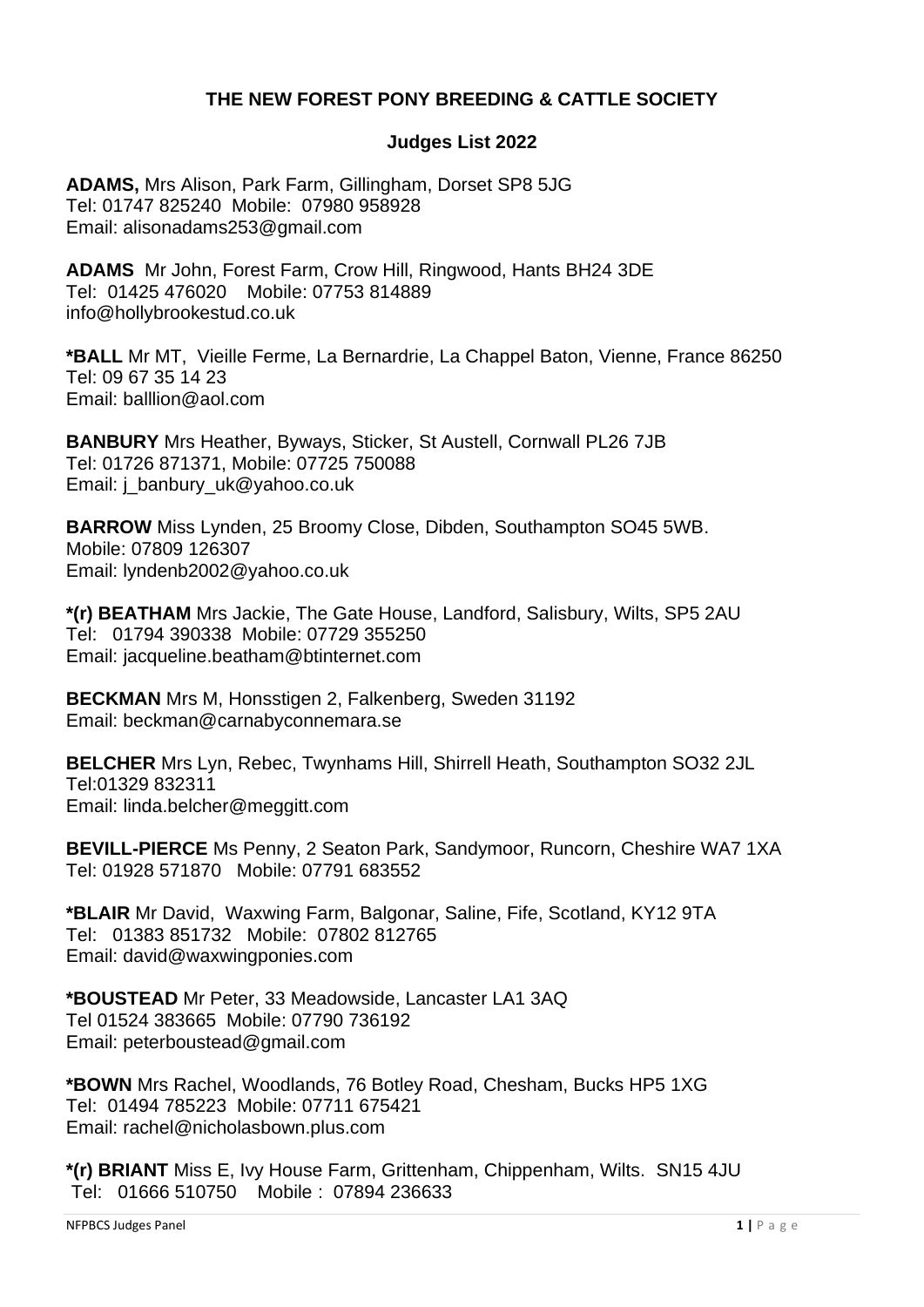Email : lizziebriant@aol.com

\***BROOKS,** Mrs S, Ednam House Stud, Oaklands, Dryinghouse Lane, Kelso, Borders TD5 7BP Tel: 01573 224717 Email: shebrooks@aol.com

**\*BRYER** Mrs R, Princes Place, Closworth, Yeovil, Somerset, BA22 9RH Tel: 01935 872268 Email: jinks.bryer@gmail.com

**(r) CAVENDISH** The Hon Mrs Lucinda, Hall Farm, Farringdon, Alton, Hants GU34 3DT Tel: 01420 587224 Mobile 07801 329924 Email: hops@hotmail.co.uk

**COLLINSON** Mrs Dawn, Burn House, Irthington, Carlisle CA6 4NN Tel: 01697 73224 Mobile: 07816 485082 Email: [dawnecollinson@gmail.com](mailto:dawnecollinson@gmail.com)

**COOPER** Mrs Jackie, Rivervalley Stud, 403 Christchurch Road, West Parley, Ferndown, Dorset BH22 8SJ Tel: 01202 572874 Mob: 07814 737205 Email: rivervalley246@gmail.com

**COX** Mrs Pam, 11 School Lane, Woolavington, Bridgwater, Somerset TA7 8DT Tel: 01278 684606 Mob: 07766 257116 Email: [pam.cox12@btinternet.com](mailto:pam.cox12@btinternet.com)

**DEAN** Miss Elizabeth, 125 Newtown Road, Verwood, Dorset BH31 6EQ Tel: 01202 813235 Email: [edean403@btinternet.com](mailto:edean403@btinternet.com)

**\*DE QUINCEY** Miss V G, The Moat Farm, Church Lane, Robertsbridge, Sussex, TN32 5PR Tel: 01580 880459

**\*(r) DIAMOND** Mrs Rebecca, Village Farm, West Tytherley, Salisbury SP5 1NF Tel: 01794 340093 Mobile: 07771 517460 rebdmnd@aol.com

**\*(r) DIBDEN** Mrs Nicola, Boussiroux, 23240 Le Grand Bourg, France Tel: 00 33 555 637285 Mobile: 00 33 662 562092 Email: [nikkikemp63@yahoo.co.uk;](mailto:nikkikemp63@yahoo.co.uk) dibden.nicola@neuf.fr

**\*(r) DOVEY WHITING** Ms Kerry, Colts Rest, Lyndhurst Road, Beaulieu, Brockenhurst Hants SO42 7YP. Mobile: 07715 889711 Email: [kldovey@icloud.com](mailto:kldovey@icloud.com)

**DUFFIELD** Miss Helen, 29 Pleasance Way, New Milton, Hants BH25 6TD Tel: 01425 618556 Mobile: 07790 414561 Email: helduff01@hotmail.com

**\*EVANS** Miss M G, Cedars, Sudbury Road, Lavenham, Suffolk CO10 9PJ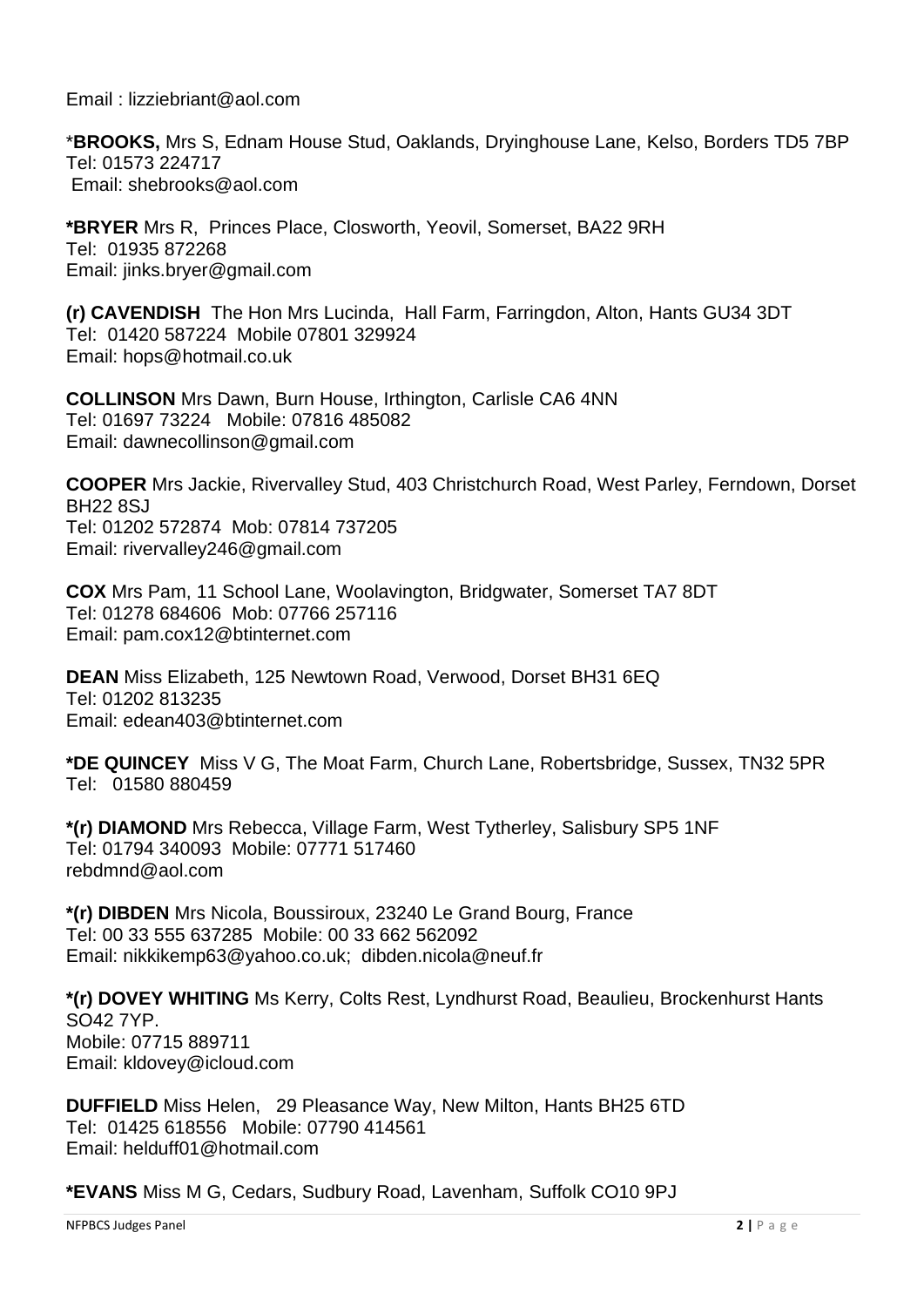Tel: 01787 248219 Mobile: 07935 283727 Email: gillevans721@gmail.com

**\*FRY** Mr Malcolm, 35 Dawlish Avenue, Southampton SO15 5HQ Tel: 07790 093656 Email: [malcolmfry891@gmail.com](mailto:malcolmfry891@gmail.com)

**GODDARD** Mr Michael, Oak Tree Barn, Partway Lane, Hazelbury Bryan, Sturminster Newton, Dorset DT10 2DP Mob: 07964 209243 Email: michael.goddard2014@gmail.com

**\*GOMERSALL**, Ms Amanda, 20 The Crossways, Chandlers Ford, Hants SO53 3BU Mob: 07802 523066 Email: amandajgomersall@gmail.com

**HADWEN** Mrs Diane, Upper Spring Head Farm, Laneside, Queensbury, Bradford, W Yorks BD13 1NE Tel: 01274 817092 Mob: 07811 196595 Email: djhadwen@gmail.com

**HELLUM** Mrs Susan, Eidsten, 3267 Larvik, Norway Email: [susahe@online.no](mailto:susahe@online.no)

**HODGETT** Mrs Valerie, Lower Small Hazels, Woodplumpton Road, Habergam Eves, Burnley, Lancs BB11 3RR Tel: 01282 439684 Mobile: 07915 172659 Email: vminpin77@gmail.com

**HOLDERNESS-RODDAM** Mrs Jane**,** Church Farm, West Kington, Chippenham, Wilts SN14 7JE Tel: 01249 782050 Mobile 07831 720491

Email: jhroddam@aol.com

**\* IMPEY** Mrs L, Oak Croft, Priors Green, Hartford End, Chelmsford, Essex CM3 1JR Tel: 01371 820706 Mobile: 07713 825935 Email: [impeylinda@yahoo.com](mailto:impeylinda@yahoo.com)

**JAMES** Mrs Janet, Vaughan Farm, Lea Lane, Newton, Rugeley, Staffs, WS15 3NP Tel: 01889 500518 Mob: 07800 823046 Email: redgate4c@xlninternet.co.uk

**\* JAMES** Mr Rodger, Vaughan Farm, Lea Lane, Newton, Rugeley, Staffs WS15 3NP Tel: 01889 500518 Mob: 07851 148805 Email: redgate4c@xlninternet.co.uk

**(r) KEMPE** Mrs Suzanne, Bull Hill Farm, Bull Hill, Pilley, Lymington, Hants SO41 5RA Tel: 01590 675854 Mobile: 07833 296088 Email: [suzannekempe@uwclub.net](mailto:suzannekempe@uwclub.net)

**KNIGHT** Miss Henrietta, West Lockinge Farm, Wantage, Oxon.OX12 8QF Tel: 01235 833535 Mobile: 07860 110153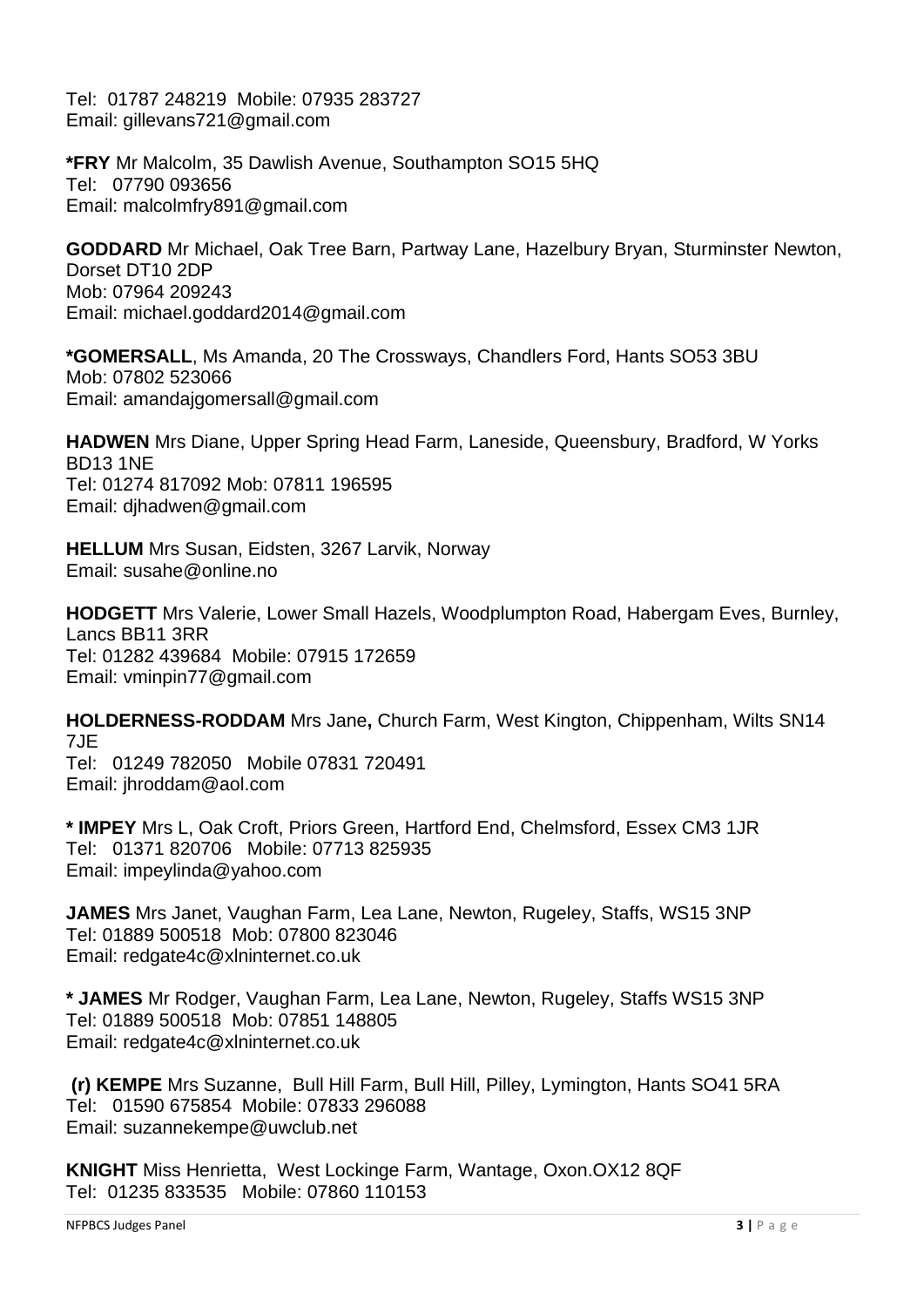Email: hen@westlockinge.co.uk

**LANGORGEN,** Mr Stein**,** Hanevoldveien 3, 3090 Hof, NORWAY Mob: 004798851930 Email: st.lang@online.no

**LARSSON,** Mr Martin, Fjarlov 1347, Idyllens Stuteri, 288 90 Vinslov, Sweden Email: [idyllen@telia.com](mailto:idyllen@telia.com)

**\*(r) LORISTON CLARKE, MBE,** Mrs J, Catherston Stud, Croft Farm, Over Wallop, Stockbridge, Hants SO20 8HX Tel: 01264 782716 Mobile: 07836 329342 Email: jennielc@btconnect.com

**\*(r) LOWTH** Mrs J A, Newland House, Exford, Minehead, Somerset TA24 7NF Tel: 01643 831113 Mobile: 07920 553665 Email: jacqui.lowth@outlook.com

**MEYBECK** Monsieur Alexandre, 29ter, Rue de la Muette, Maisons Laffitte, 78600 France Tel: 00 33 6 03 18 71 98

**NICHOLLS** Mrs E Ann, Briar Cottage, Lip Lane, Halmore, Glos GL13 9HJ Mob: 07989 663508 Email: ann@nicholls-miller.co.uk

**NIMMO** Mrs Marie-Claire, Duntarvie Stud, Winchburgh, Broxburn, West Lothian, Scotland, EH52 6QA Tel: 01506 834331 Mob: 07831 896241 Email: [duntarvie@icloud.com](mailto:duntarvie@icloud.com)

**NORTHAM** Mr Mark, The Cart House, Sheephouse Farm, Warleigh, Bath BA1 8EE Mob: 07817 133361 Email: marknortham55@icloud.com

**OLIVER** Mrs J, 4 Great Mascalls Cottages, Great Baddow, Chelmsford, Essex CM2 7TA Tel: 01245 476448 (Championships only)

**\* PARKER-JONES** Mr Robert, 28 Eastcote Avenue, Lawley Village, Telford, Shropshire TF4 2FR Tel: 01952 878056 Mobile: 07737 034836 Email: [rparkerjones1952@gmail.com](mailto:rparkerjones1952@gmail.com)

**\*PERKINS** Mr Anthony, The Cart Shed, Sheephouse Farm, Warleigh, Bath BA1 8EE Mobile: 07739 381066 Email: [anthonyperkins678@gmail.com](mailto:anthonyperkins678@gmail.com)

**\*PHELAN** Mrs Sue, Brocksfield, Posbrook Lane, Titchfield, Hants PO14 4EY Tel: 01329 842322 Mobile: 07956 169502 Email: [suephelan75@gmail.com](mailto:suephelan75@gmail.com)

**PRESCOTT** Mrs Heather, Saulthouse Farm, Moss Lane, Burscough, Ormskirk, Lancs L40 4AZ Tel: 01704 893344 Mob: 07737 375088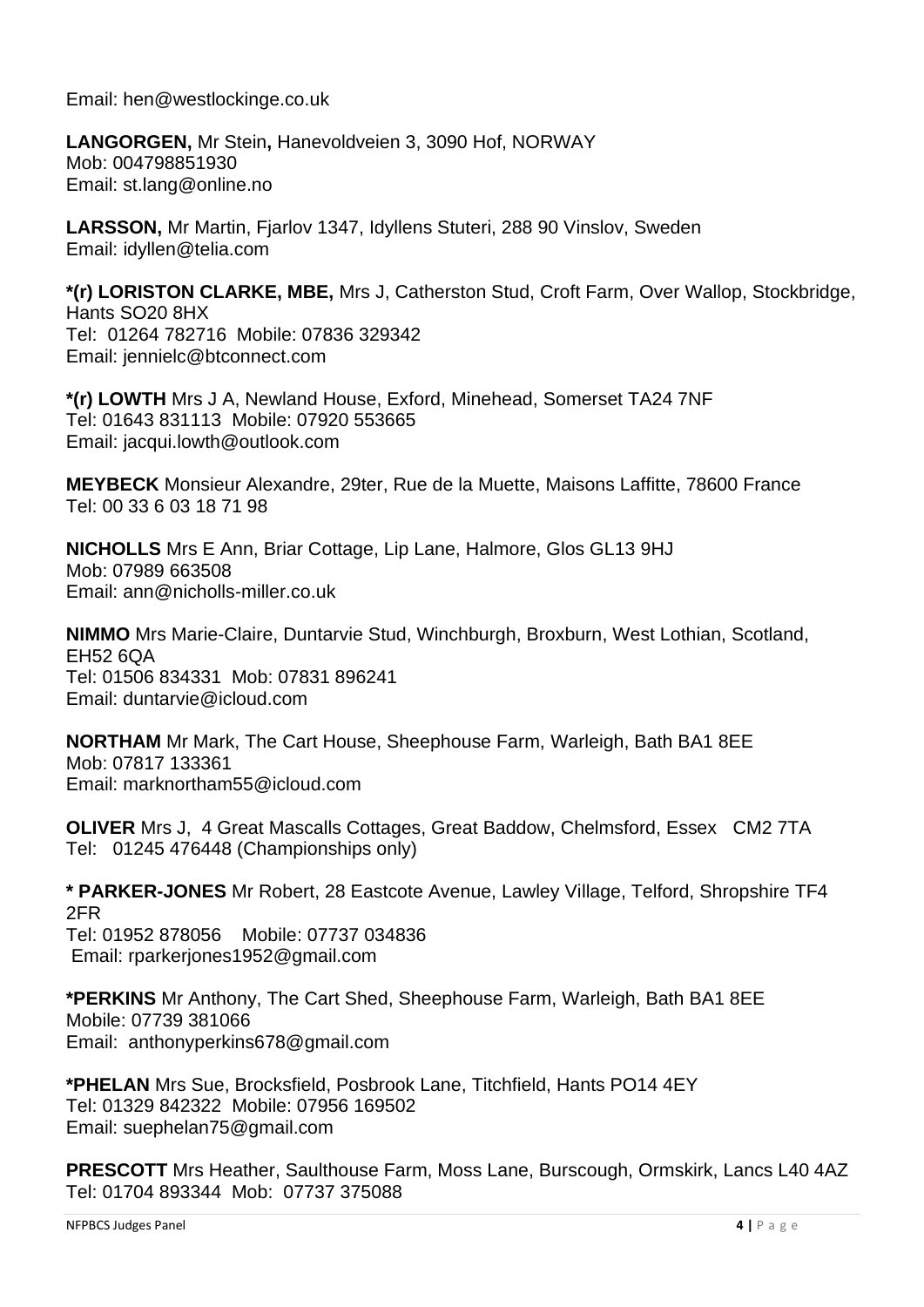Email: heprescott@btinternet.com

**\*PRICE** Mrs J P, Courtway, Clyro, Hereford HR3 5LE Tel: 01497 820555

**\*(r) RENNIE** Miss Pat, Lomondside Stud, Buchanan Home Farm, Drymen by Glasgow, G63 0HU Tel: 01360 660481 Mobile : 07785 943661 Email: info@lomondsidestud.com

**SABIN** Mrs Georgina, 14 Rue de Monteville, 62310 Coupelle Vielle, Pas de Calais, France Tel: 0321 030419 Email: georgina.sabin@gmail.com

**\*SAUNDERS** Mr M J**,** 53 De Lisle Road, Talbot Woods, Bournemouth, Dorset BH3 7NG Tel 01202 514787 Mobile: 07926 084033 Email: [neacroft@gmail.com](mailto:neacroft@gmail.com)

**(r) SIMS** Mrs L, Harroway House, Penton Mewsey, Andover, Hants SP11 0RA Tel: 01264 772295 Mobile: 07736 674986 Email: lucindasims@harroway.co.uk

**\*SPEARS** Miss Debbie, 7 Manor Close, Deanshanger, Milton Keynes MK19 6GX Mobile: 07798 900835 Email: [debbiejanespears@gmail.com](mailto:debbiejanespears@gmail.com)

**\*(r) STEPHENS** Miss Nicola, Tinkerbells, Grove Lane, Redlynch, Salisbury Wilts SP5 2NR Tel: 07831 233344 Email: guynicky@btinternet.com

**\*TAHERI-SINFIELD** Ms Viola, Lower Titmore Farm, Titmore Green, Little Wymondley, Hitchin, Herts SG4 7.IT Tel: 01438 364327 Mobile: 07842 206570 Email: viola622@live.com

**\*TAYLOR** Mrs M A, Langfield Pony Stud, Galehouse Farm, Bishopdyke Road, Cawood, Selby, N Yorks YO8 3UB Tel: 01757 269457 Mobile: 07768 597426 Email: madgetaylor@clannet.co.uk

**WINSHIP**. Mrs Dawn, 57 Setthorns Road, Sway, Lymington, Hants SO41 6AG Tel: 07789 563417

**\*WEBB** Mrs Jackie, Minstrels Farm, Withy Road, East Huntspill, Highbridge, Somerset TA9 3NW Tel: 01278 782349 Mobile: 07970 940905 Email: [jspwebb@aol.com](mailto:jspwebb@aol.com)

**WHETREN** Miss Heidi, Calmore Cottage, Pauletts Lane, Calmore, Southampton SO40 2RS Tel: 023 80 811655 Mobile: 07876 254275

**WIENECKE** Mr Ole, Horsemosen Stud, Denmark.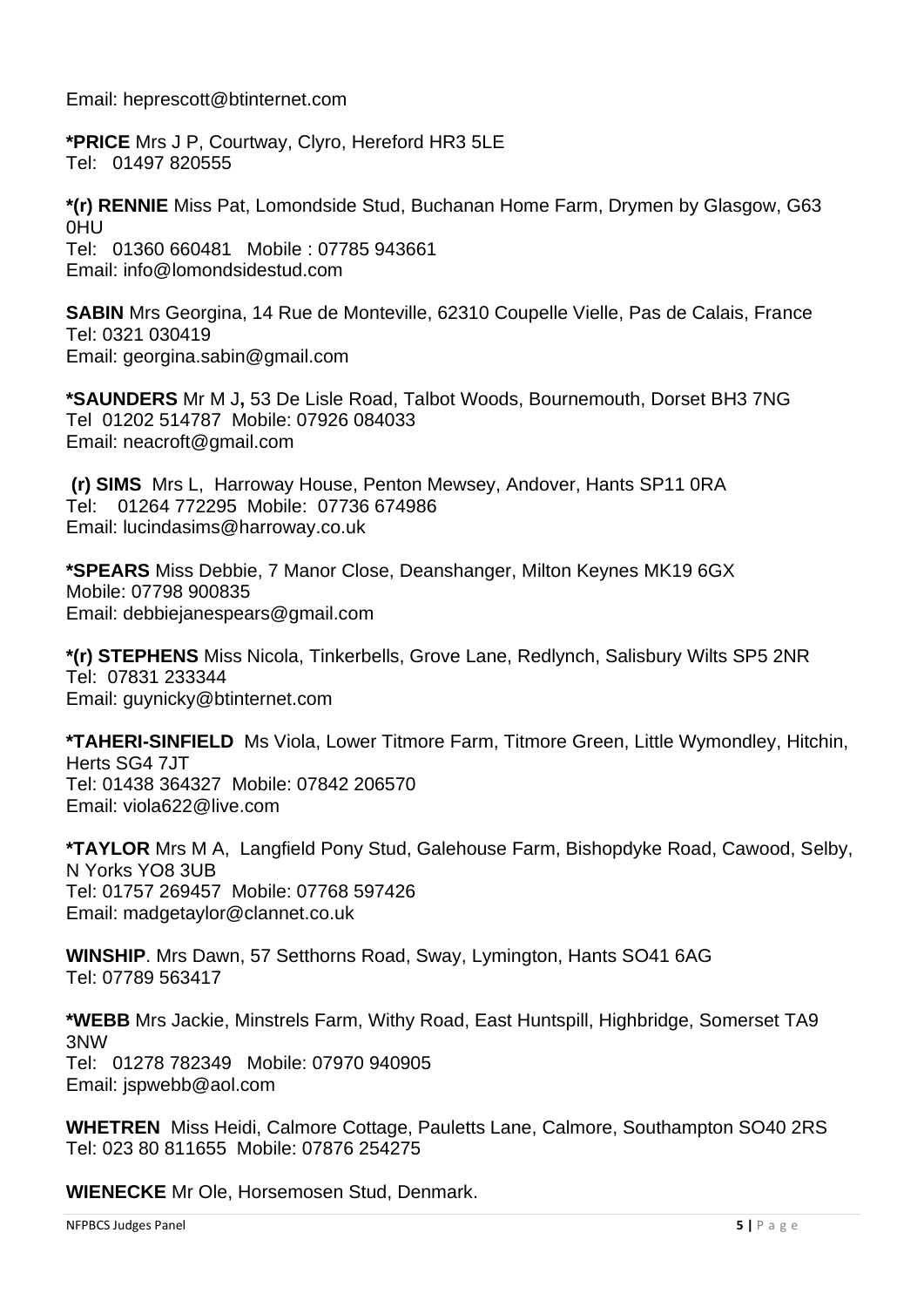Email: [horsemosen@vip.cybercity.dk](mailto:horsemosen@vip.cybercity.dk)

**WILLIAMS** Mrs Janet, 56 Churchill Close, Sturminster Marshall, Wimborne, Dorset BH21 4BH Tel: 01258 857118, 07816 266309 (Championships only)

**WILLIAMS** Mr N G, 5 Harry Cheek Gardens, Northwood, Cowes, Isle of Wight PO38 8QH Tel: 01983 298197

**\*(r) WOODS**, Mrs J, Cockerel Inn Farm, 33 Prickwillow Road, Isleham Ely,Newmarket, CB7 5RH Mobile: 07946 586027

**\*WRIGHT** Ms Gill, Randalls Farm, Randalls Lane, Burley, Ringwood Hants BH24 4HJ Tel: 01425 404017 Mob: 07710 358555 Email: [nfpony@btinternet.com](mailto:nfpony@btinternet.com)

**YOUNG** Mr James, Ford Farm, Burley Road, Brockenhurst, Hants SO42 7TB Tel: 01590 622515 Mobile: 07771 540919 Email: james@fordfarmstables.co.uk

### **B PANEL**

## **Judges not eligible to judge at County level shows, NPS Summer Show at Malvern, or PUK shows:**

**AVERY** Mrs Laura, Owls Roost, Grove Farm, Cold Aston, Cheltenham GL54 3BJ 07795 288359 Email: [lors@hotmail.com](mailto:lors@hotmail.com)

**HAYTER** Ms Lyndsey, 24 Miller Close, Ashley, New Milton, Hants BH25 5AT Tel: 07704 531391 Email: lyndseyhayter@outlook.com

**HOUGHTON** Ms Faye, 22 Orchard Close, Totton, Southampton SO40 9EZ 07468 599627 Email: fayehoughton16@googlemail.com

**JACK** Mrs Jo, Wester Newburn, Leven, Fife, Scotland, KY8 5QS Tel: 01333 360409 Mob: 07974 972856 Email: [jo@westernewburn.co.uk](mailto:jo@westernewburn.co.uk)

**KELLY** Miss Alex, The Bungalow, Old Forge Farm, Powder Mill Lane, Southborough, Tunbridge Wells, Kent TN4 9EG Tel: 01892 546283 Mob: 07515 647006 Email: alex\_kelly@mac.com

**KISLINGBURY-PAGE** Ms Julie, 14 Pras An Ferla, Camelford, Cornwall PL32 9AN Tel: 07864 009557

Email: julie.kp@btinternet.com